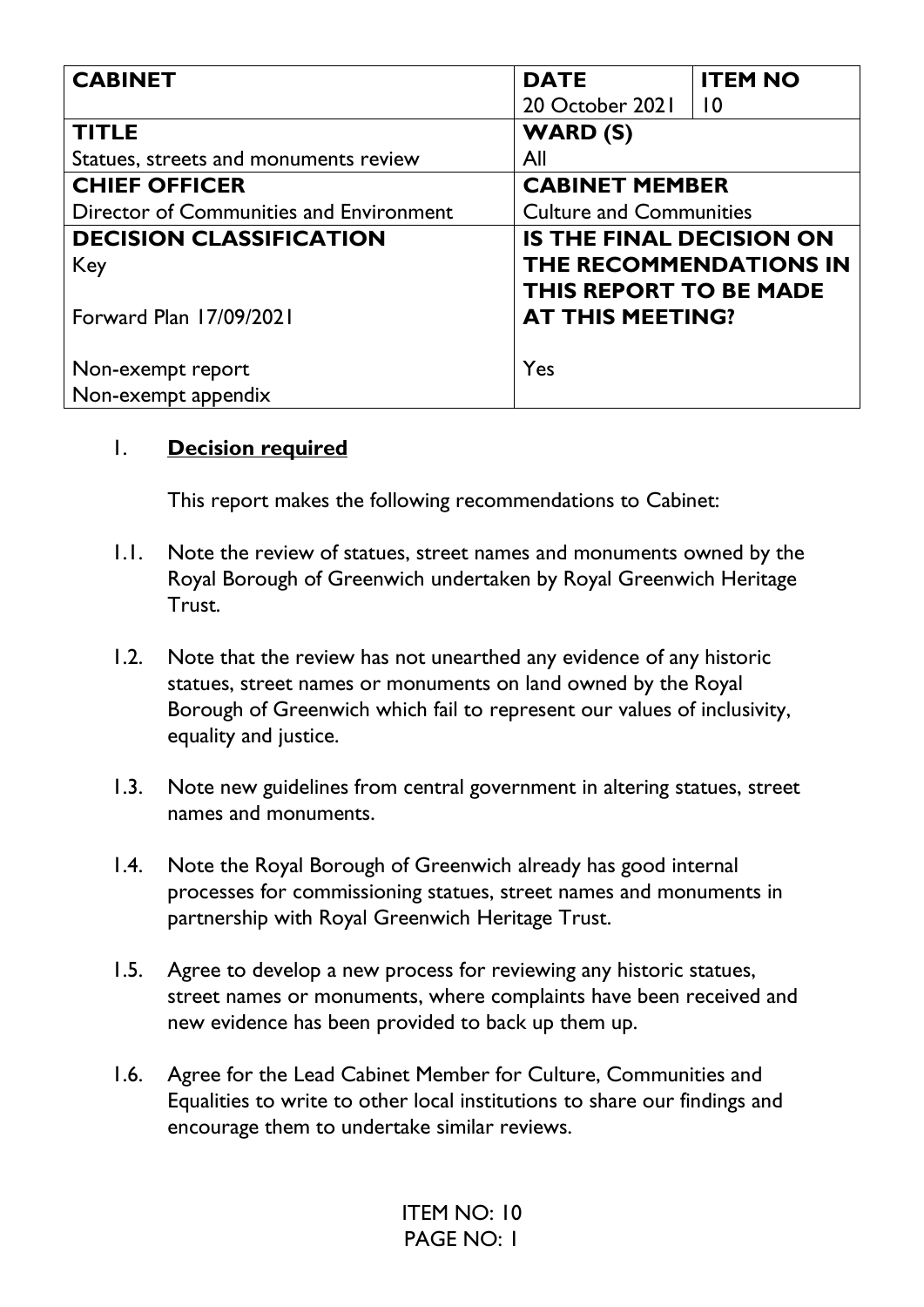# 2. **Links to the Royal Greenwich high level objectives**

- 2.1 This report relates to the Council's agreed high-level objectives as follows:
	- A Great Place to Grow Up
	- A Great Place to Be
	- A Strong Vibrant and Well-run Borough
- 2.2 By reviewing the borough's statues, street names and monuments to determine if they are appropriate, we are ensuring that the voices of all our communities are heard in how Royal Greenwich is run. Being included in how the place you call home presents itself makes that place a better place to grow up and live in.

# 3. **Purpose of Report**

- 3.1 The purpose of this report is to provide a review of the borough's statues, street names and monuments in the context of links to slavery and the exploitation of black and minority ethnic people throughout history.
- 3.2 It is critical to communities across the borough that this report has been produced as the issue of statues, street names and monuments is of national, if not international importance in recognising the histories and experiences of all people who have suffered from exploitation. This report is part of the council's duty to listen to the concerns of residents and to make Royal Greenwich a place where everyone can live comfortably.
- 3.3 The decisions required will have a significant impact on residents of the borough because of the national context in which review has taken place and because the report provides learning and advice on taking this work forward.

### 4. **Introduction and Background**

4.1 The Royal Borough of Greenwich is one of the most diverse boroughs in London and the UK. As an organisation, we are committed to ensuring our borough is inclusive and that all our different communities feel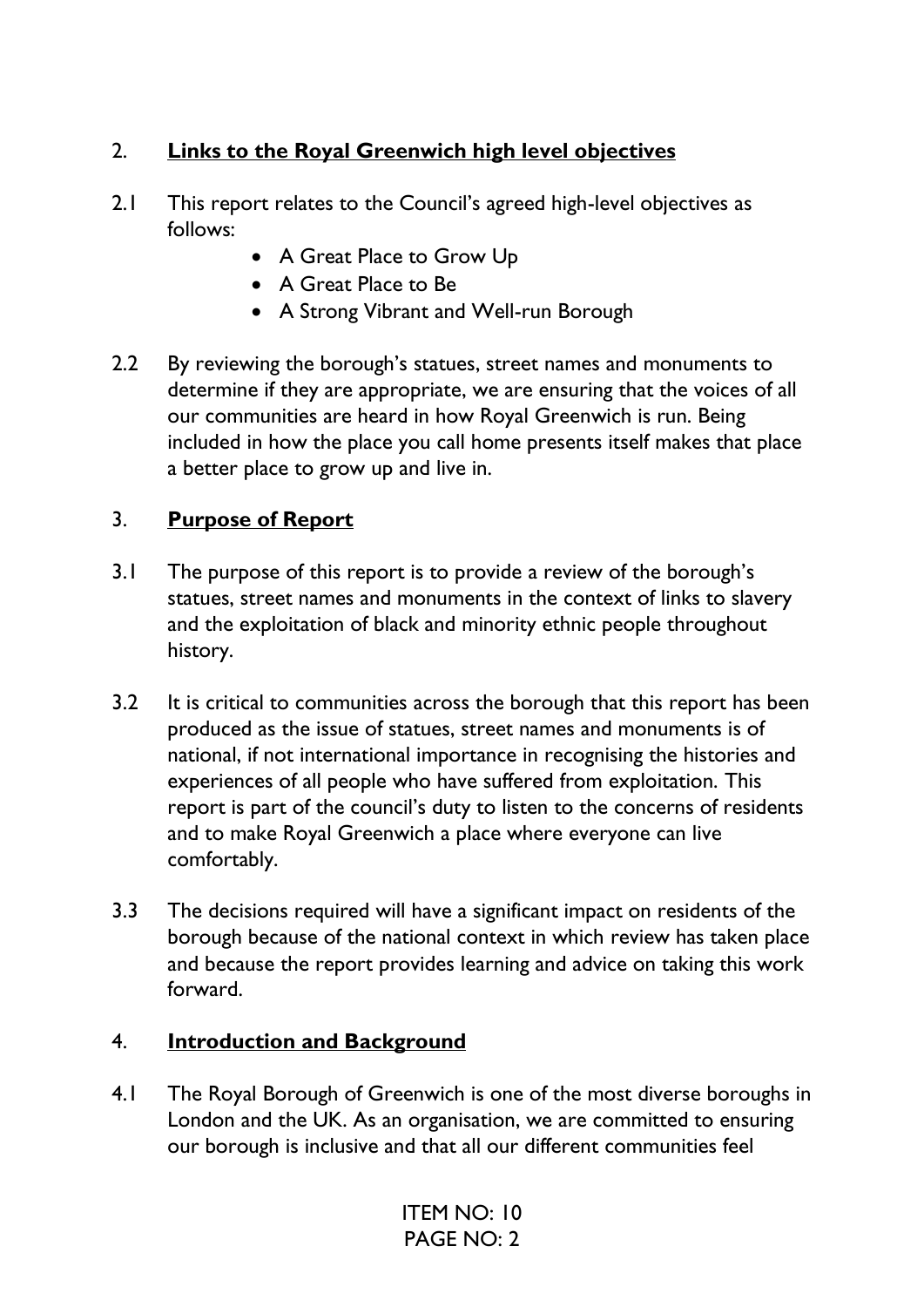welcome and that they belong. We recognise an important way of fostering this is understanding our heritage and local history.

- 4.2 Following the murder of George Floyd in May 2020 and the global Black Lives Matter movement, the Royal Borough of Greenwich commissioned Royal Greenwich Heritage Trust (RGHT) to undertake a review of our statues, monuments and use of naming in the public realm.
- 4.3 The purpose of this review has been to help us understand and provide a shared learning of the historical context of our statues, monuments and use of names. Also, to understand whether these sites or terms are connected to or glorify our colonial history, in particular slavery.

#### 4.4 National context

- 4.5 Reviews of statues, monuments and naming in the public realm has been a prominent national debate over the past year, following the Black Lives Matter movement and high-profile toppling of the Edward Coulston statue.
- 4.6 The Ministry for Housing, Communities and Local Government (MHCLG) and the Department for Digital, Culture, Media and Sport (DCMS) have provided refreshed guidelines on the process for removing statues and monuments and re-naming. Additionally, in June 2021, new statutory regulations were introduced to amend permitted development rights in order to give legal protection to all historic statues, plaques and other monuments irrespective of whether or not they are listed as being of historic significance by Historic England. As a result of the amended regulations, full planning permission is now required to remove all historic statues, plaques and other monuments, making it difficult to take down controversial monuments.
- 4.7 In considering any planning application to remove a historic statue, plaque, memorial or monument (whether a listed building or not), local planning authorities should have regard to the Government's policy on heritage – summarised as "retain and explain", meaning historic statues and other commemorative structures will only be removed in the most exceptional circumstances. Historic statues, plaques, memorials and monuments may not be removed before a decision on the planning application is made.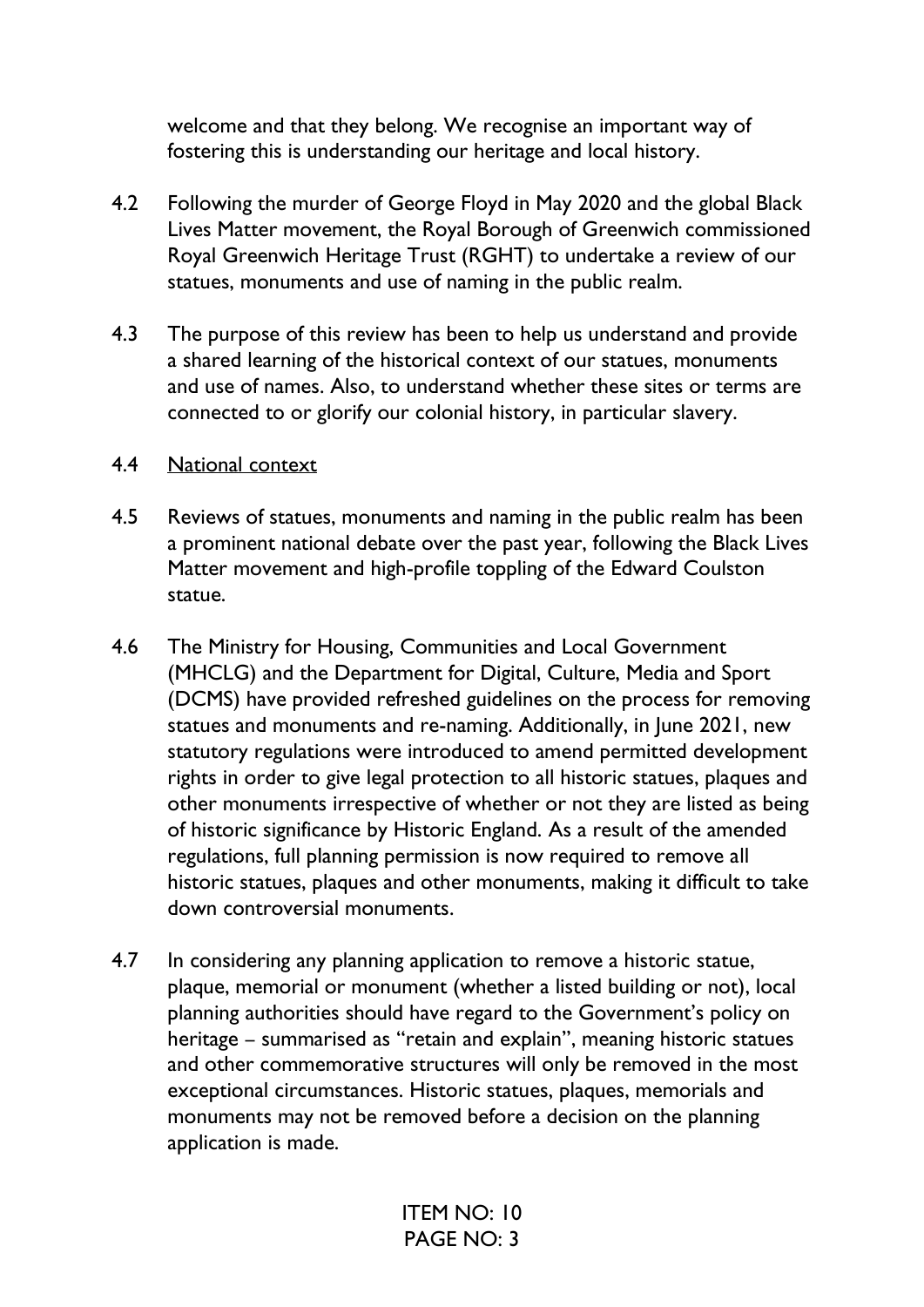- 4.8 This has been introduced through new [legal protections by MHCLG,](https://www.gov.uk/government/news/new-legal-protection-for-england-s-heritage#:~:text=Historic%20England%20and%20the%20Secretary,in%20the%20most%20exceptional%20circumstances.&text=These%20new%20laws%20will%20protect,throughout%20England%20for%20future%20generations.) a summary of these by MHCLG includes:
	- New legal safeguards introduced for historic monuments at risk of removal
	- Removal of all historic statues, plaques and other monuments will now require full planning permission (see paragraph 4.6 above), ensuring due process and local consultation in every case
	- The law will make clear that historic monuments should be retained and explained
	- The Secretary of State is able to "call in" any application and ensure the law is followed
	- The most significant new protection for England's heritage since the 1967 Civic Amenities Act established Conservation Areas
	- Measures build on proposals that embed beauty, design and quality in England's planning system for the first time
- 4.9 In addition to new legal measures and guidance from MHCLG and DCMS, [Historic England has developed advice and guidance](https://historicengland.org.uk/advice/planning/planning-system/contested-heritage-listed-building-decisions/) on how local authorities should make decisions on so-called 'contested heritage'. MHCLG and DCMS advise local authorities to use this guidance [\(https://historicengland.org.uk/advice/planning/planning](https://historicengland.org.uk/advice/planning/planning-system/contested-heritage-listed-building-decisions)[system/contested-heritage-listed-building-decisions\)](https://historicengland.org.uk/advice/planning/planning-system/contested-heritage-listed-building-decisions).
- 4.10 The checklist is intended to help planning authorities identify and assess relevant considerations in contested heritage cases when carrying out their planning functions, and make a decision in the wider public interest in accordance with legislation and policy – including the National Planning Policy Framework (NPPF) on heritage sites, including statues, monuments, buildings and street names.
- 4.11 Regional context
- 4.12 The Mayor of London has set up a Commission for Diversity in the Public Realm.
- 4.13 It describes its role as:
	- The commission will review what currently makes up London's public realm, discuss what legacies should be celebrated, and make a series of recommendations that will help to establish best practice.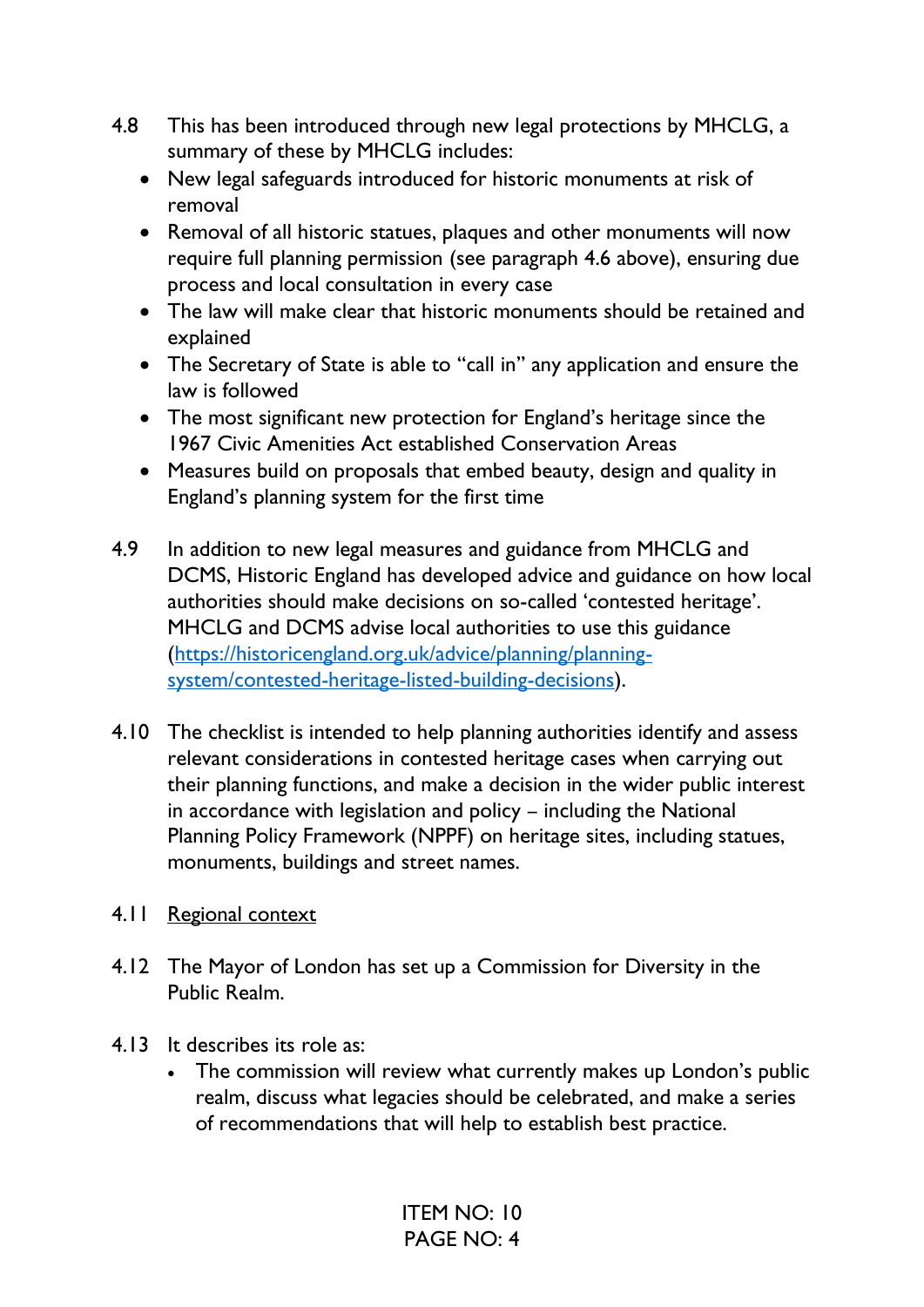- It will focus on increasing representation among Black, Asian and minority ethnic communities, women, LGTBQ+ and disabled groups, as well as those from a range of social and economic backgrounds.
- It will work alongside a Borough Working Group of local councils, and a Partners Board, including ActionSpace, Art Fund, English Heritage and Shape Arts, Arts Council England, Black Cultural Archives, Historic England and Iniva (Institute of International Visual Arts).
- The Commission is not being established to preside over the removal of statues.
- 4.14 No definite timeframe for deliverables has been published, with the original report to the Mayor suggesting phase one would be complete by the end of March. However, no details of what this phase incorporated were included.
- 4.15 Other London councils have also launched reviews.
- 4.16 On the 1 September 2020 City of London launched a public consultation around the public monuments within the 'Square Mile' which received 1,500 responses. As a result, the City of London Corporation's Policy and Resources Committee decided to remove statues of two prominent figures with links to the Transatlantic slave trade. A working group to oversee the removal of the statues and the works that could replace them was set up and the City is also consider commissioning a new memorial to the slave trade.
- 4.17 Several other councils, including Hackney, Islington, Camden, Lambeth and Southwark have launched reviews.
- 4.18 The Labour Party also promised that all its councils would conduct reviews.
- 4.19 In Tower Hamlets this led to the removal of a statue of Robert Milligan in West India Quay.
- 4.20 Local context
- 4.21 As a local planning authority, the Royal Borough of Greenwich has clear processes in place for street naming and the requirements for this, details of which are available on the Council's website at: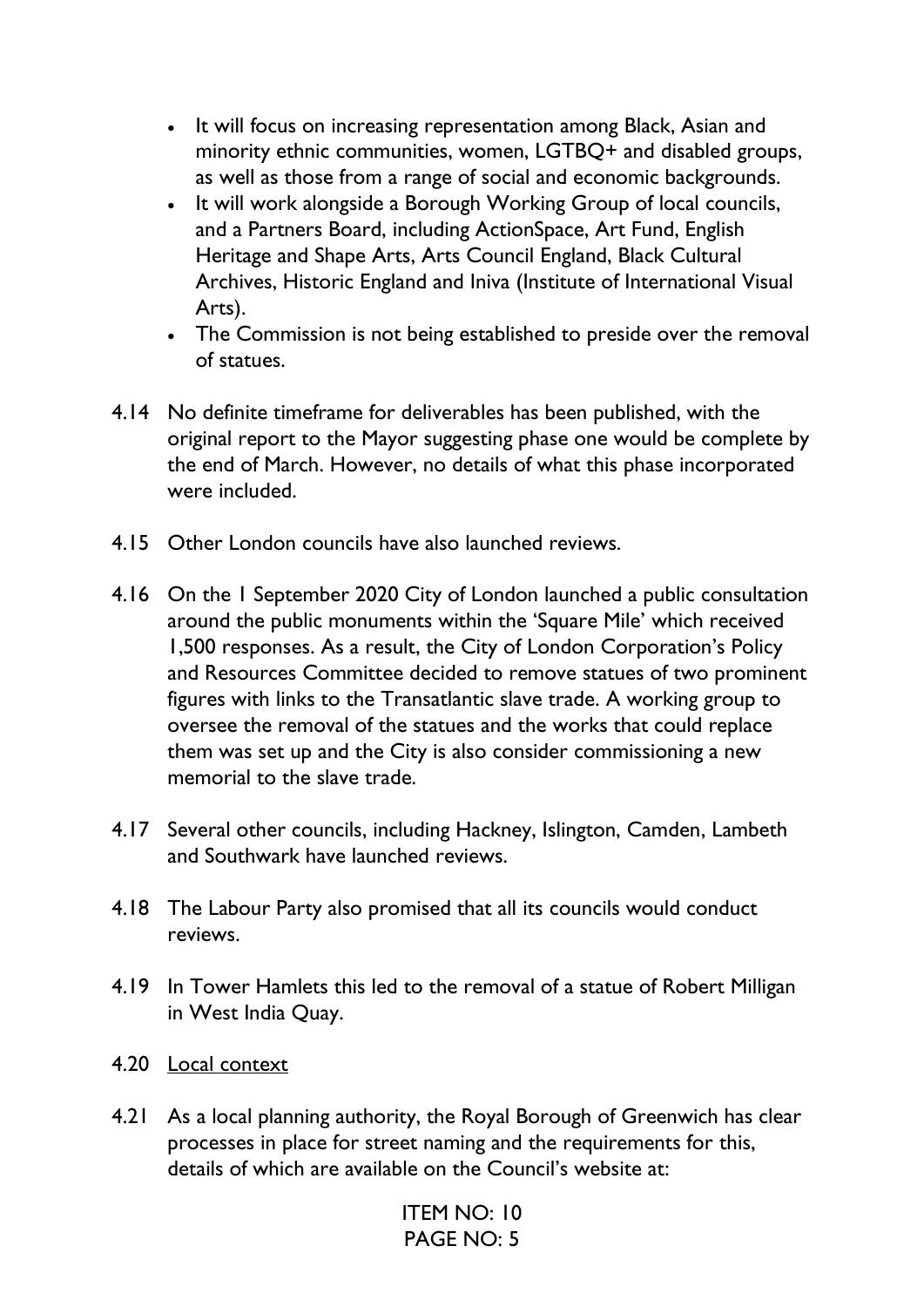[https://www.royalgreenwich.gov.uk/info/200199/street\\_naming\\_and\\_num](https://www.royalgreenwich.gov.uk/info/200199/street_naming_and_numbering/85/apply_to_alter_a_street_name_or_address) bering/85/apply to alter a street name or address

- 4.22 As a planning authority, the Royal Borough of Greenwich will be subject to new legal measures recently put in place described in the national context summary earlier in this document.
- 4.23 Renaming a street is a chargeable service of  $£495$  although it is free to apply. Names must be chosen from the approved names list [\(https://www.royalgreenwich.gov.uk/downloads/download/561/approved](https://www.royalgreenwich.gov.uk/downloads/download/561/approved_names_list) names list ). This list has drawn heavily from the borough's rich military heritage, with a specific focus on the names of veterans from the local community who were killed during WW1. The Council recognises that this has resulted in a list of largely white British males. In consultation with the London Fire Brigade, Officers in DRES have been working to redress and this and promoting names of notable females and those from a diverse/BAME background.
- 4.24 The review
- 4.25 The full review in relation to land owned by the Council can be found in Appendix A.
- 4.26 RGHT has brought together and catalogued a comprehensive and centralised index of:
	- Statues and monuments (Chapter 1)
	- Street names (Chapter 2)
	- Museum collections (Chapter 3)
	- The Built environment (Chapter 4)
- 4.27 The index has focused on the local context in the Royal Borough of Greenwich and has been developed using national research such as:
	- University College London (UCL) Legacies of British Slave-ownership project database
	- National Trust's Interim report on the Connections between Colonialism and Properties
	- Historic England research audit of The Transatlantic Slave Economy and England's Built Environment
- 4.28 The review is a comprehensive resource to help us, and our communities, understand and learn more about our heritage and local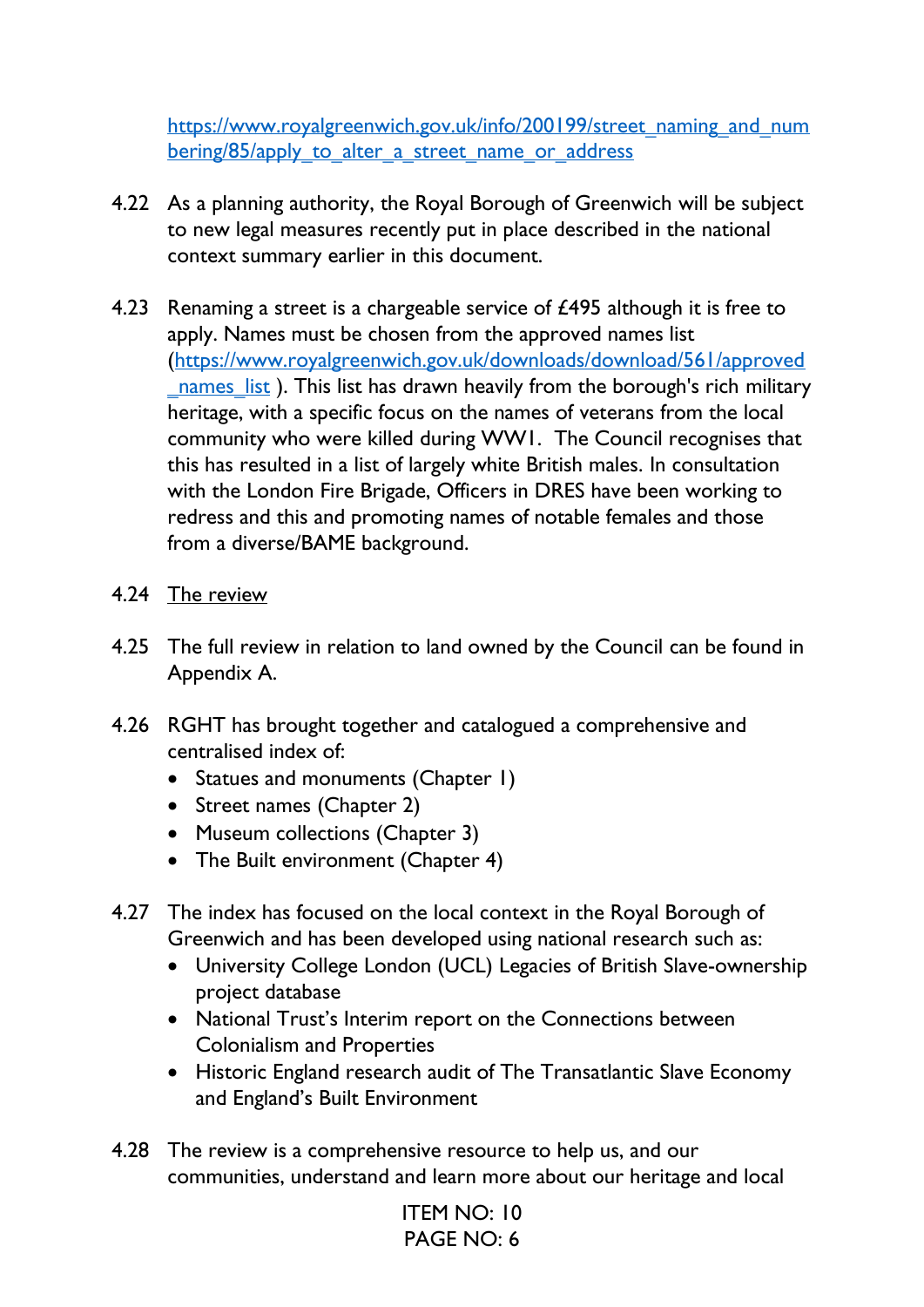history. Centralising and indexing this information will help to facilitate learning and make our heritage and history more accessible.

#### 4.29 Statues and monuments – Chapter 1

An index of statues and monuments which are in the ownership of the Council. The index includes the location, ward, owner, age, description and image for each statue and monument. War memorials were not included in the review as they are are unlikely to present contested histories and are primarily a memorial to local men who lost their lives in the first and second world wars. Many local families still have a direct connection to the names listed there.

#### 4.30 Street names – Chapter 2

The index on street names includes information about how the Council and RGHT have worked together for over 10 years to research suitable names for new roads and buildings in the borough to be in incorporated in the Council's Approved List of Names.

An index of street names provides oversight and cross-referencing with UCL's database to help understand our local street names connections to colonialism and slavery. This is clearly organised and includes notes and descriptions accompanying the street names to provide further understanding and context.

- 4.31 Museum collections and the Built environment Chapters 3 and 4 These chapters provide further information on work taking place by RGHT, the Royal Borough of Greenwich and other local groups to understand the history and potential links to colonialism.
- 4.32 Chapters 5 and 6 also offer useful learning and information about activities across the borough.

#### 4.33 Contentious figures

- 4.34 With a long maritime history in the borough, and a history of colonialism in the UK, it is inevitable that historical figures remembered in our statues, street names and monuments will have links to slavery and the exploitation of minorities.
- 4.35 However, the RGHT review does not identify any direct slave traders. This is not to say that these historical figures are not responsible for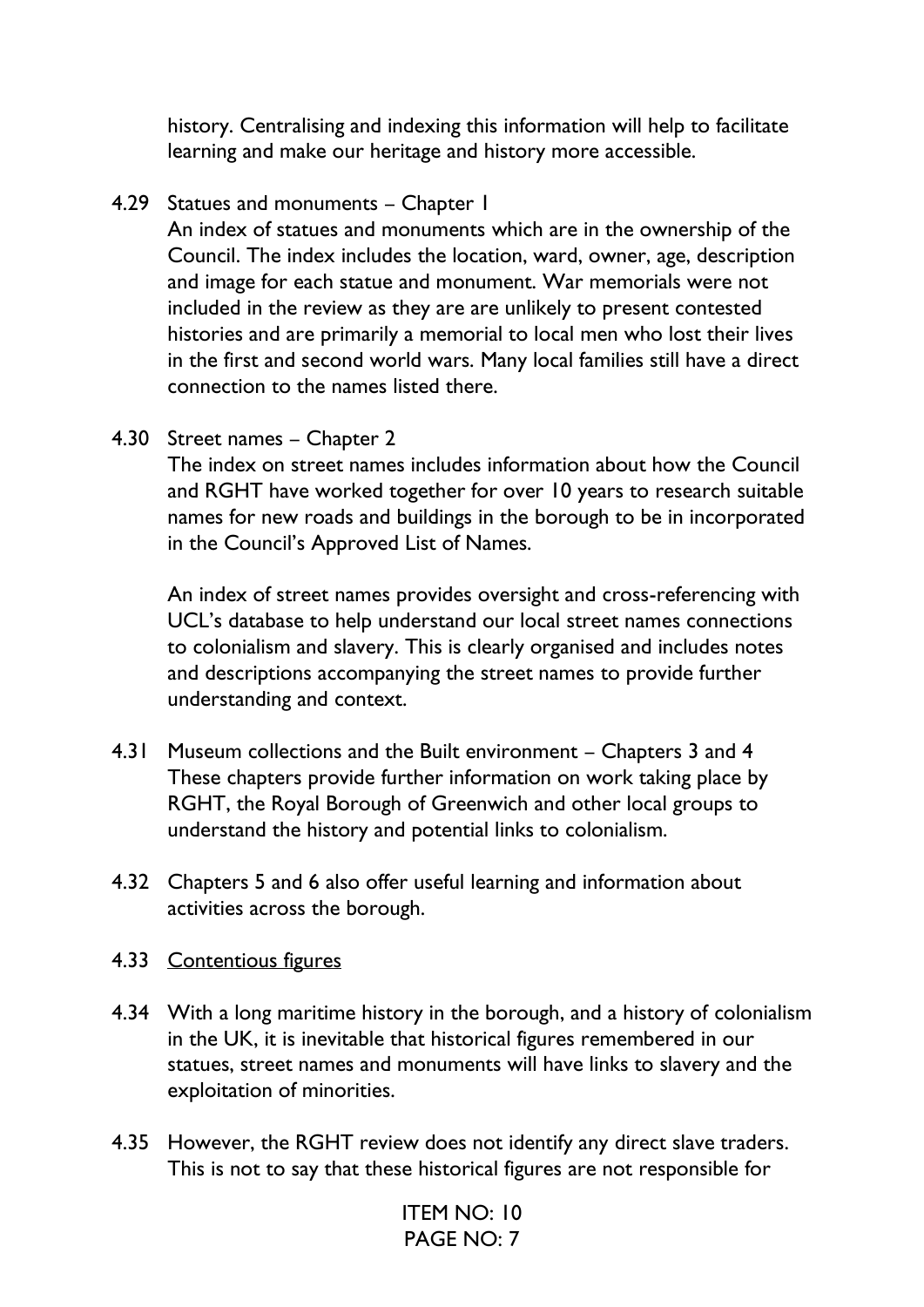actions that would be unacceptable in modern times or that do not need to be included in the retelling of their histories.

- 4.36 The Council has not received any direct complaints about street names, statues or monuments. However, we have publicly said (11 June 2020) tha a review and consultation would take place [https://www.royalgreenwich.gov.uk/news/article/1640/royal\\_greenwich\\_t](https://www.royalgreenwich.gov.uk/news/article/1640/royal_greenwich_to_review_statues_monuments_and_historic_figures) o review statues monuments and historic figures - saying "we will work with residents and partners to develop a way forward".
- 4.37 The way forward
- 4.38 Bearing in mind government guidance, the direction of 'retain and explain' it would be unwise for the Council to develop a project aimed at replacing or renaming items. In addition, the review has not identified any statues, street names or monuments of concern on land owned by the Council.
- 4.39 The Royal Borough of Greenwich already has good internal processes in place for commissioning statues, street names and monuments in partnership with the RGHT.
- 4.40 It is proposed that this internal process is built on, that the Royal Borough of Greenwich develops a new process for reviewing any historic statues, street names or monuments, where complaints have been received and new evidence has been provided to back up them up as described in option 2.

#### 5.0 **Available options**

#### 5.1 **Option 1**

Do nothing. Nothing changes and the Council is exposed to criticism about lack of action (despite committing to action) and not caring about all its diverse communities equally.

#### 5.2 **Option 2**

Develop a new process for reviewing historic statues, street names and monuments following complaints from members of the public.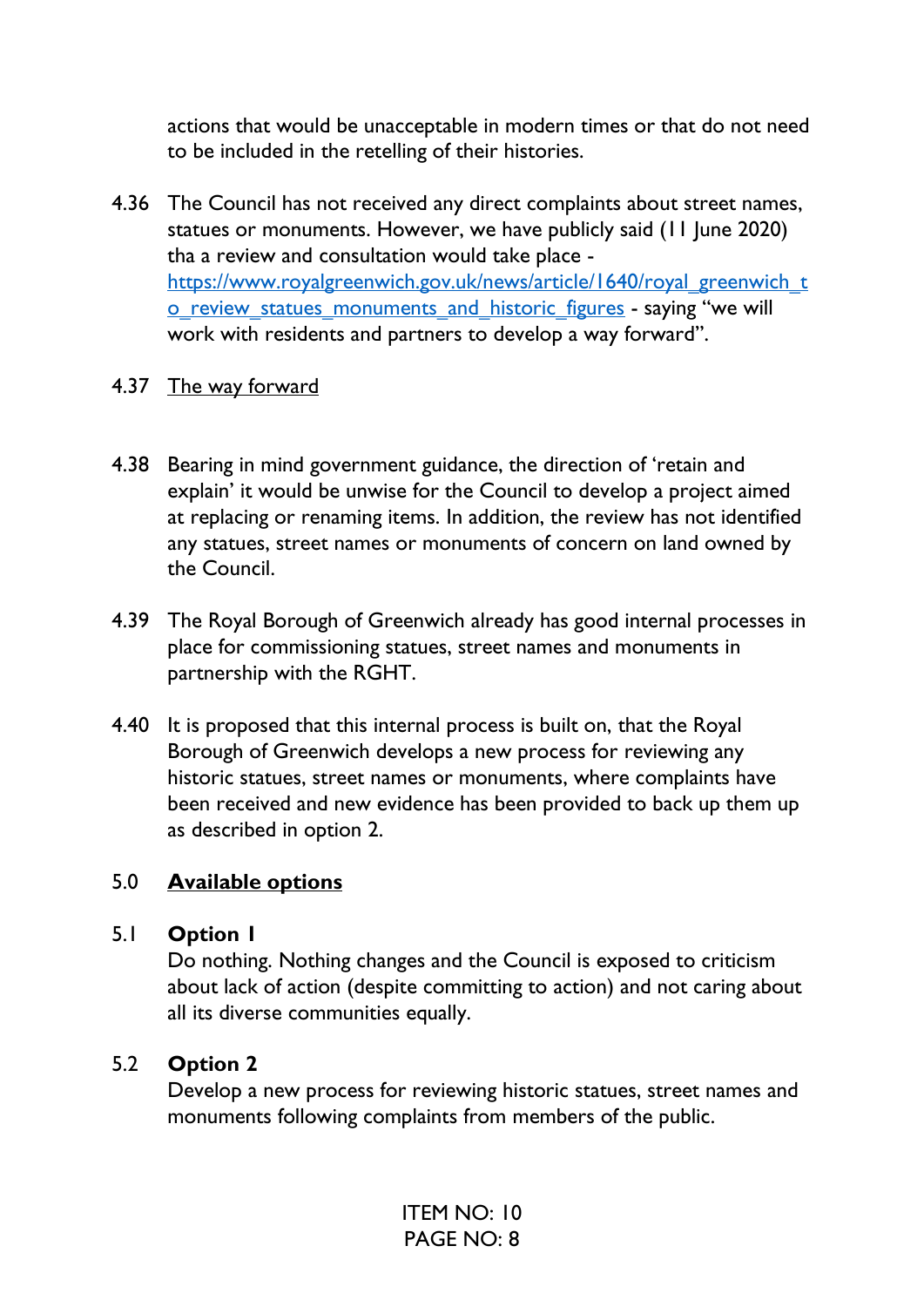- 5.3 Such complaints must be clearly evidenced by the person or organisation submitting the complaint in order to be considered. Any decisions made in relation to the complaint would be in line with government guidelines.
- 5.4 Establish a panel to review complaints and commit resources to facilitate this at least once per year.
- 5.5 Consult with the public on this approach and the composition of panel membership.
- 5.6 Ensure any new naming follows the national policy context and that appropriate processes and considerations are undertaken to mitigate future issues as much as possible.
- 5.7 Agree for the Lead Cabinet Member for Culture, Communities and Equalities to write to other local institutions noted in the report to share the findings and encourage them to undertake similar reviews.
- 5.8 The advantage of this option is that it builds on guidance from Historic England and new government guidelines on undertaking good public engagement on decisions for our public realm. It also means that we have a process in place to respond to complaints fairly and transparently with our communities.
- 5.9 In addition, it enables us to have stronger links across our borough for understanding our shared local history and context.

### 6. **Preferred option**

6.1 The preferred option is to explore Option 2, developing the described process for reviewing historic statues, street names and monuments with members of the public and an independent panel, where complaints have been received and new evidence provided.

### 7. **Reasons for recommendations**

7.1 Option 2, developing a new process for reviewing historic statues, street names and monuments with members of the public and an independent panel, where complaints have been received and which provide new evidence, will enable the Royal Borough of Greenwich to respond to complaints fairly and transparently with their communities.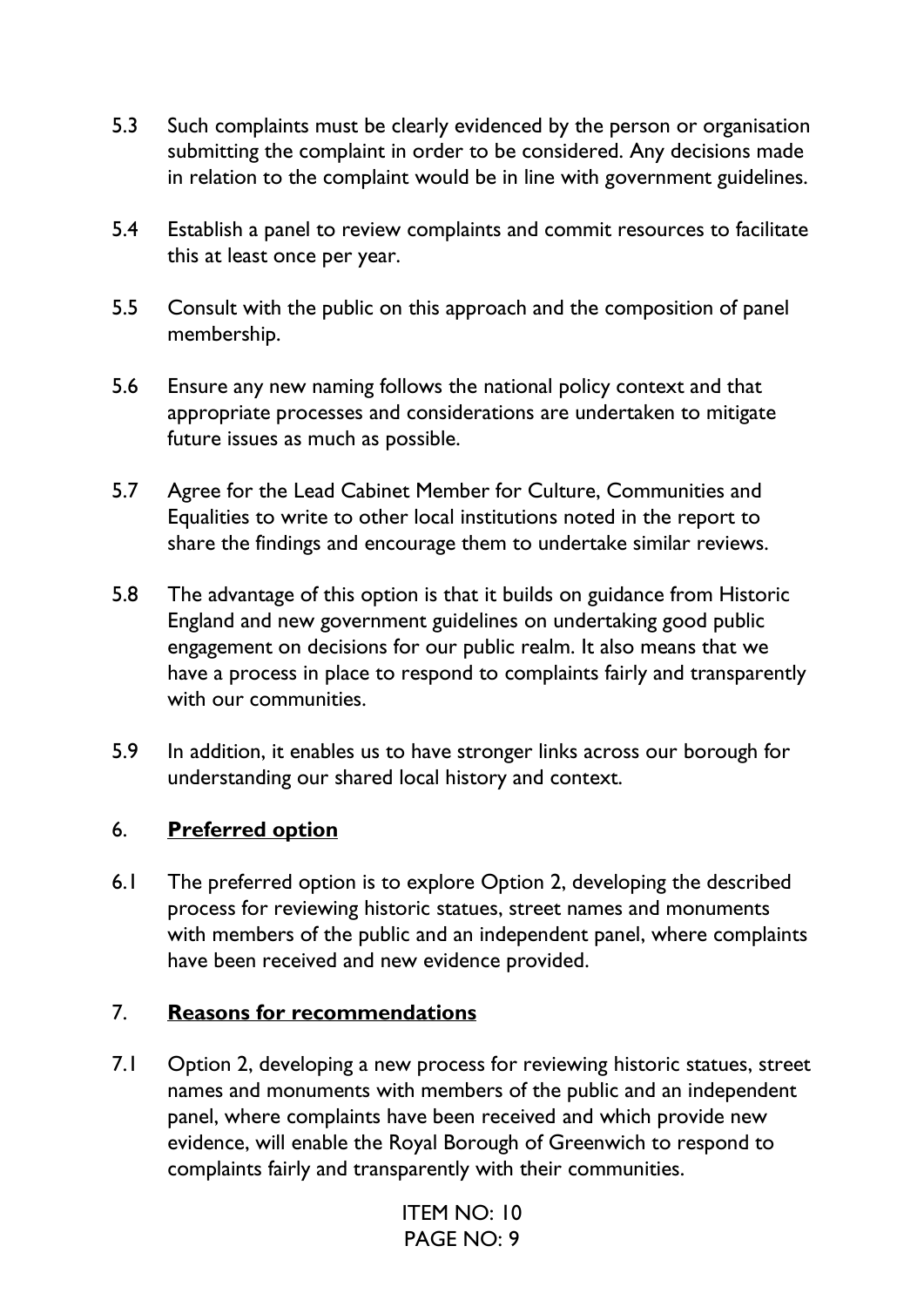7.2 It will help to build on our good, existing internal process and ensure we are in line with new guidelines from central government.

# 8. **Consultation results**

- 8.1 There is no statutory duty to consult and none has taken place to date however the outcomes of the review will help to determine what consultation is required in the future.
- 8.2 The results of the review in respect of public realm owned by the Council are available in Appendix A.

| 9. | <b>Cross-Cutting Issues and Implications</b> |  |  |
|----|----------------------------------------------|--|--|
|    |                                              |  |  |

| <b>Issue</b>                               | <b>Implications</b>                                                                                                                                                                                                                                                                                                                                                                                                                                                                                                                                                                                                                                                                                                                                                                                                 | <b>Sign-off</b>                                                                       |
|--------------------------------------------|---------------------------------------------------------------------------------------------------------------------------------------------------------------------------------------------------------------------------------------------------------------------------------------------------------------------------------------------------------------------------------------------------------------------------------------------------------------------------------------------------------------------------------------------------------------------------------------------------------------------------------------------------------------------------------------------------------------------------------------------------------------------------------------------------------------------|---------------------------------------------------------------------------------------|
| <b>Legal including</b><br>Human Rights Act | There are no direct legal implications<br>arising from the report, as the<br>review does not propose that any<br>alterations be made to statues, street<br>names or monuments. However, the<br>Council has a duty to ensure that it<br>complies with its duties under<br>section 149 Equality Act 2010. This<br>requires the council in exercise of its<br>functions to have due regard to the<br>need to;<br>1. Eliminate discrimination,<br>harassment, victimisation and<br>any other conducted<br>prohibited under the Act.<br>2. Advance equality of<br>opportunity between persons<br>who share a relevant<br>protected characteristic and<br>persons who do not share it.<br>3. Foster good relations between<br>persons who share a relevant<br>protected characteristic and<br>persons who do not share it | Azuka Onuorah<br>Head of Legal<br><b>Services</b><br>12 <sup>th</sup> October<br>2021 |
|                                            |                                                                                                                                                                                                                                                                                                                                                                                                                                                                                                                                                                                                                                                                                                                                                                                                                     |                                                                                       |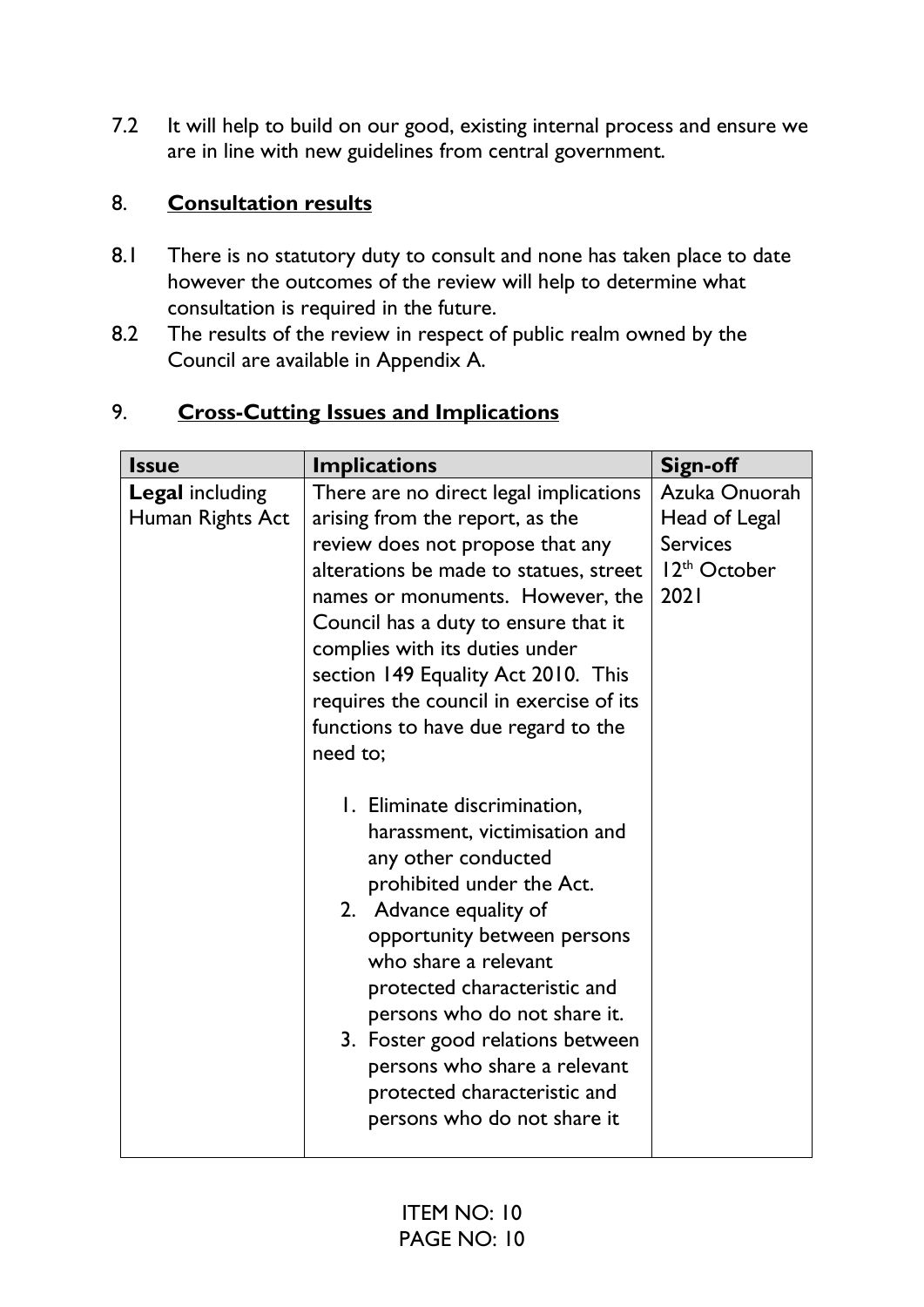|                                       | Having due regard to the need to<br>advance equality of opportunity<br>involves having due regard in<br>particular to<br>1. remove or minimise<br>disadvantages suffered by<br>persons who share a relevant<br>protected characteristic<br>2. take steps to meet the needs<br>of persons who share a<br>relevant protected<br>characteristics that are<br>different from the needs of<br>persons who do not share it.<br>3. encourage persons who share<br>a relevant protected<br>characteristic to participate in<br>public life or in any other<br>activity in which participation<br>by such persons is<br>disproportionately low.<br>The review assists the Council with<br>demonstrating its discharge of duty. |                                                                                   |
|---------------------------------------|-----------------------------------------------------------------------------------------------------------------------------------------------------------------------------------------------------------------------------------------------------------------------------------------------------------------------------------------------------------------------------------------------------------------------------------------------------------------------------------------------------------------------------------------------------------------------------------------------------------------------------------------------------------------------------------------------------------------------|-----------------------------------------------------------------------------------|
| <b>Finance and</b><br>other resources | The report makes a number of<br>recommendations to the Decision<br>Maker and these are detailed at $1.1 -$<br>1.6 of this report.<br>There are no direct financial<br>implications arising from any of the<br>recommendations being made.                                                                                                                                                                                                                                                                                                                                                                                                                                                                             | Joanne Stark<br>Accountancy<br><b>Business</b><br>Change<br>Manager<br>02.07.2021 |
| <b>Equalities</b>                     | Decision-makers are reminded of the<br>requirement under the Public Sector<br>Equality Duty (s149 of the Equality<br>Act 2010) to have due regard to (i)<br>eliminate unlawful discrimination,<br>harassment, victimisation and other                                                                                                                                                                                                                                                                                                                                                                                                                                                                                 | Sarah Abley<br>Head of<br><b>Communications</b><br>and Culture                    |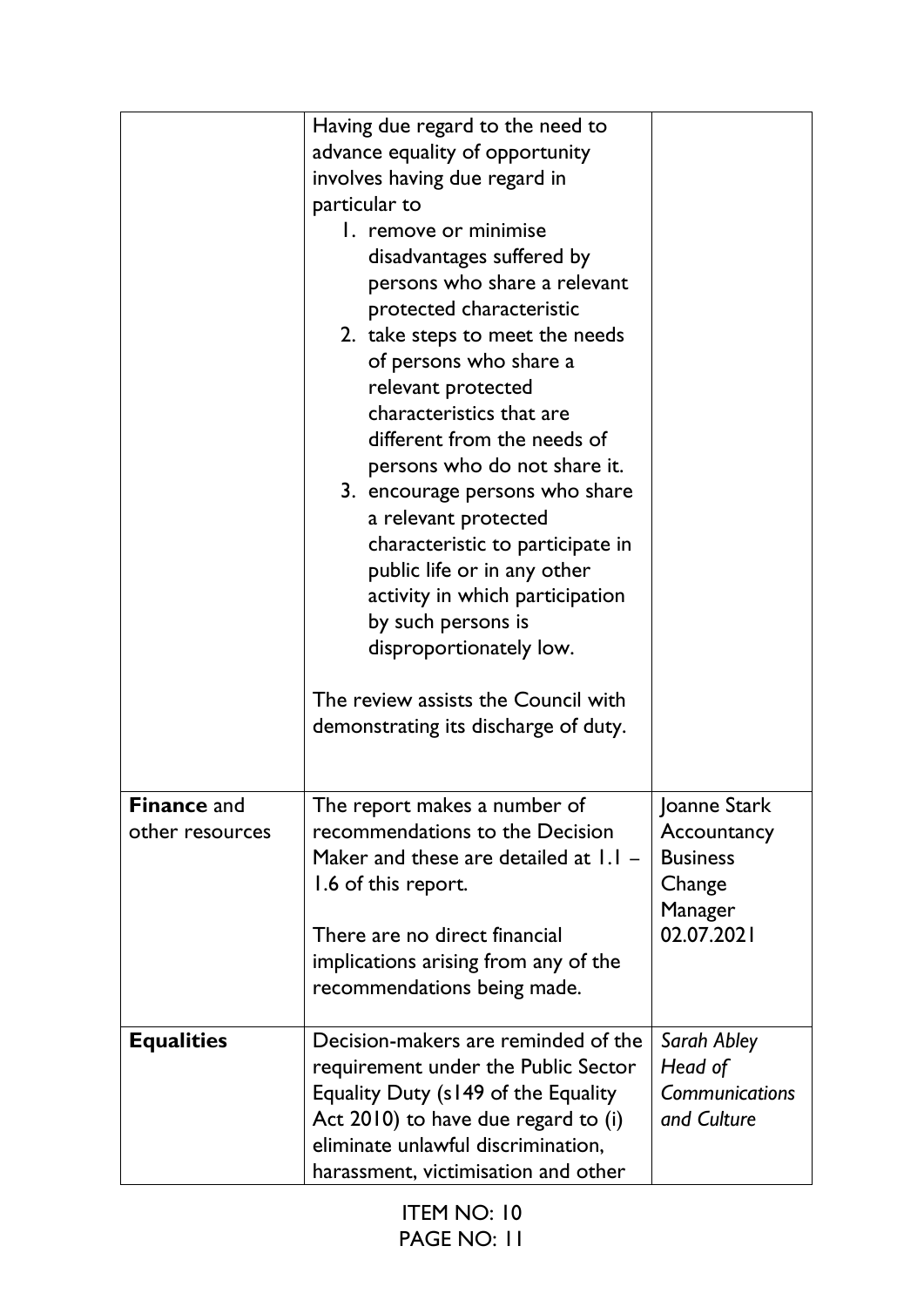|                | conduct prohibited by the Act, (ii)<br>advance equality of opportunity<br>between people from different<br>groups, and (iii) foster good relations<br>between people from different<br>groups. The decisions recommended |                                                                |
|----------------|--------------------------------------------------------------------------------------------------------------------------------------------------------------------------------------------------------------------------|----------------------------------------------------------------|
|                | through this paper could directly<br>impact on end users by perpetuating<br>historical discrimination and not<br>recognising past exploitation as a<br>valid part of history. The impact has                             |                                                                |
|                | been analysed and varies between<br>groups of people depending whether<br>the exploitation is directly linked to<br>their ancestors/heritage. This report<br>seeks to recognise and discover                             |                                                                |
|                | where exploitation is being<br>inappropriately commemorated via<br>the names or images of those<br>historically involved. This aligns with<br>every commitment to make a real                                            |                                                                |
|                | difference in the Equality and Equity<br>Charter and fulfils our organisational<br>commitment to promoting equality<br>and equity.                                                                                       |                                                                |
| Climate change | This is not relevant to the climate<br>change agenda                                                                                                                                                                     | Sarah Abley<br>Head of<br><b>Communications</b><br>and Culture |

# 10. **Report Appendices**

- 10.1 The following documents are to be published with and form part of the report:
	- Appendix A: Review of statues, monuments and the public realm in the ownership of the Royal Borough of Greenwich

# 11.0 **Background Papers**